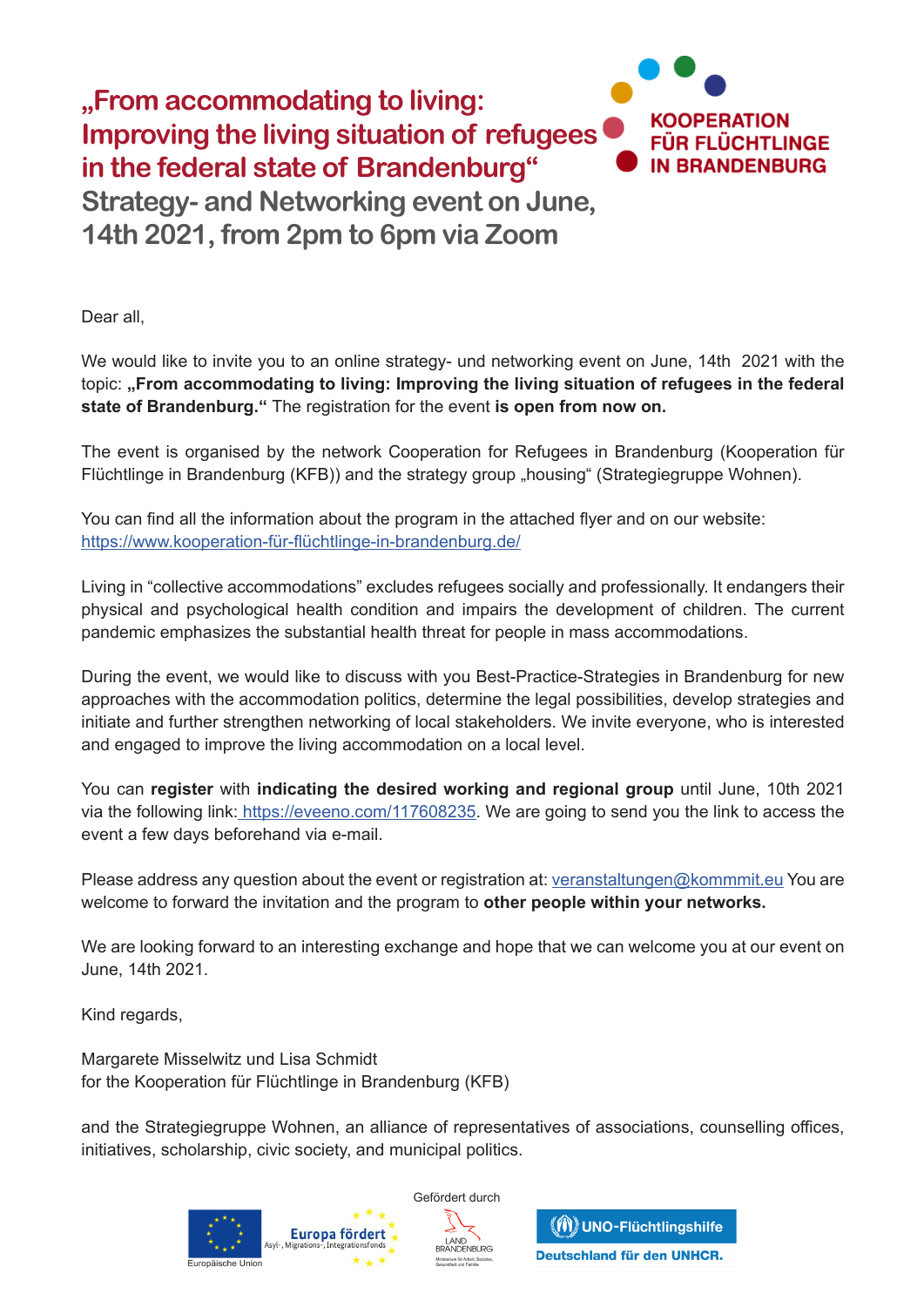**"From accommodating to living: Improving the living situation of refugees in the federal state of Brandenburg"**

**Strategy- and Networking event on June, 14th 2021, from 2pm to 6pm via Zoom**



## **Program**

| 14:00-14:10 Uhr | Opening and presentation of the program<br>Margarete Misselwitz, Moderation, KommMit e.V.                                                                                                                                                                                                   |
|-----------------|---------------------------------------------------------------------------------------------------------------------------------------------------------------------------------------------------------------------------------------------------------------------------------------------|
| 14:10-14:20 Uhr | Introducation and aim of the event<br>Joachim Rüffer, KommMit e.V.                                                                                                                                                                                                                          |
| 14:20-14:35 Uhr | What's it like to live in a Heim? - Reports from the "collective accomodations"<br>Damaris Njoroge, Breaking Isolation Group (BIG)<br>Madina & Iman                                                                                                                                         |
| 14:35-14:55 Uhr | Legal claims of the individual housing in flats<br>Anja Lederer, Rechtsanwältin                                                                                                                                                                                                             |
| 14:55-1510 Uhr  | The political competencies and challenges for the housing in flats with the cities and<br>administrative districts<br>Prof. Birgit Behrensen, BTU Cottbus-Senftenberg                                                                                                                       |
| 15:10-15:25 Uhr | <b>Break</b>                                                                                                                                                                                                                                                                                |
| 15:25-16:05 Uhr | Presentation of Best Practice examples of political intervention towards the housing<br>in flats<br>- Potsdam's path towards the housing in flats - resolution of the city council and<br>implementation<br>Wiebke Bartelt, member of the city council for Bündnis 90 Die Grünen in Potsdam |
|                 | - Flats instead of a collective accommodation - how a shared accommodation was<br>prevented in Schmerwitz<br>Johannes Blatt, member of the municipality council for Bündnis 90/Die GRÜNEN in Wiesen-<br>burg/Mark                                                                           |
|                 | - The endangerment of the well-being of children and the constraints of children rights<br>in collective accommodation - resolution of the youth welfare committee in Potsdam<br><b>Mittelmark</b><br>Rebecca Wolf, Internationaler Bund Potsdam Mittelmark                                 |
|                 | - The housing projekt of the Afrikanischer Kulturverein Palanca e.V. in Eberswalde<br>Augusto Jone Munjunga, Chairman of the Afrikanischer Kulturverein Palanca e.V. and social<br>worker                                                                                                   |
| 16:05-16:35 Uhr | Questions and discussion about the possibilities to implement the best practice<br>examples in other districts<br>in vier Break Out Rooms according to the examples above                                                                                                                   |
| 16:35-16:50 Uhr | <b>Break</b>                                                                                                                                                                                                                                                                                |